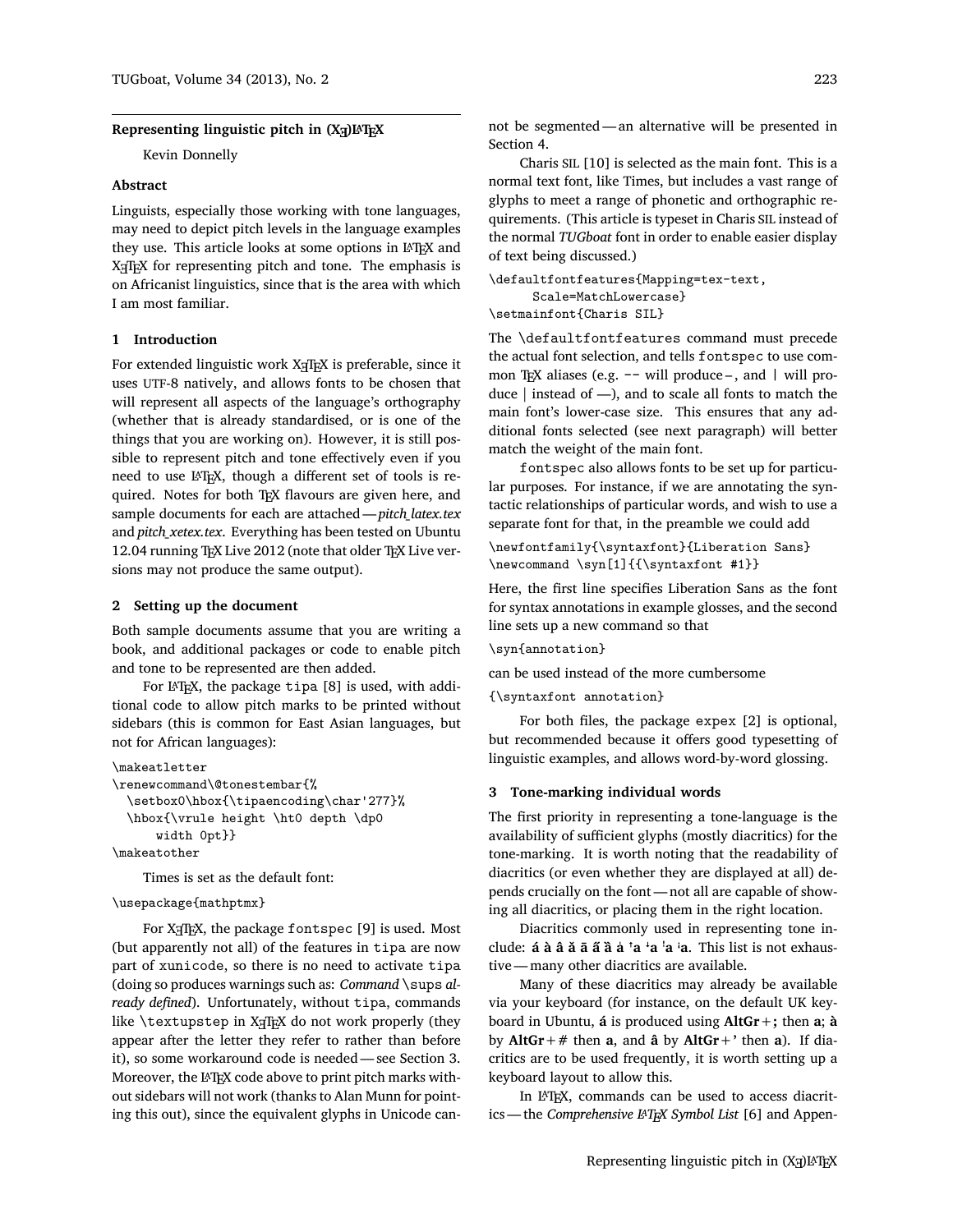dix A.3 of the *TIPA Manual* [8] are valuable here. Most of the other diacritics above can be accessed as follows:

- **ǎ** \v{a}
- **ā** \={a}
- **a̋** \H{a}
- **ȁ** \H\*{a}
- **a̍** \textvbaraccent{a}}
- **ꜛa** \textupstep{a}
- **ꜛa** \textdownstep{a}

The exceptions are the superscript exclamation marks <sup>1</sup> and *i* (used in African-language linguistics to represent upstep and downstep respectively).

X<sub>T</sub>T<sub>E</sub>X offers more scope for defining diacritics, since UTF-8 allows diacritics to be combined (rather than having to depend on precomposed glyphs). This means that writing a\char"030D will produce **a̍**, because the number for the UTF-8 combining diacritic for the vertical diacritic is 030D — the relevant numbers for each glyph can be found by using a utility like KCharSelect. [3]

However, since it is difficult to remember these character numbers, and they are tedious to type, it is best to set up commands to produce them. Setting up the following commands in the preamble:

```
\newcommand \aup[1]{\char"F19E#1}
\newcommand \adown[1]{\char"F19F#1}
```
will allow us to get the Africanist up/downstep characters by using  $\alpha$  and  $\ad{a}$ :  $'a$ ,  $'a$ .

In those cases where the LAT<sub>E</sub>X tipa commands do not produce the desired results in X<sub>T</sub>IEX, you can override them— this may also be useful if you have an older text which you are converting, where you wish to minimise the number of textual changes that need to be made:

\renewcommand \textupstep[1]{\char"A71B#1} \renewcommand \textdownstep[1]{\char"A71C#1}

This allows \textupstep{a} and \textdownstep{a} to continue to be used to give **ꜛa** and **ꜜa** respectively.

The greater flexibility offered by combining diacritics can also be used to produce new diacritics. For instance, adding an acute and then a macron:

\newcommand \hbend[1]{#1\char"0301\char"0304}

can yield a diacritic to represent the end of a high-tone bridge: \hbend{a} gives **á̄**.

However, not all combining diacritics may be visible to  $X \times TEX$ — in Charis SIL, for instance, glyphs in the ranges 07nn, 1Dnn and 20nn do not give the expected output.

#### **4 Pitch representation for individual words**

Inline pitch representation of individual words has been used in the past in African-language linguistics to draw attention to the pitch contours of individual words, so that, for example, the pitches of the kiKongo word **ibuuna** [  $\bar{z}$ ] (*so*) can be shown without drawing premature conclusions as to how these pitches should be represented in the tone-marking.

The \tone command can be used for this in LATEX: ibuuna  $[\cdot\tanh{11}\, \tanh{5555}\, \tanh{11}-]$ Here, the individual pitches are represented by the number of the tone letter (see A.2.1 of the *TIPA Manual* [8]) five levels are available. Longer pitches can be depicted by repeating the tone numbers, as in \tone{5555}. Glides can be represented by sequences of numbers, and some variation is possible here; as shown in the accompanying file *pitch\_latex.tex*, a rising pitch on the last syllable of a variant pre-pausal form of **ibuuna** can be represented using any of \tone{13}, \tone{113}, \tone{1133} and

The most reliable way of handling spacing between the pitchmarks is to use \hspace{*⟨dimen⟩*}, giving measurements in em, mm or pt. For ease of use, this can be set up in a command such as:

\newcommand \gap[1]{\hspace{#1mm}}

\tone{133}.

so that a gap of 2mm length can then be inserted by using \gap{2}, and so on.

In X<sub>H</sub>TEX, Charis SIL provides five tone letters similar to those in TIPA, in each of four variants: line or dot with tonestembar on the right or the left (see section 1.4 of *Marking Tone* [7]). Issuing the command

```
\fontspec[Renderer=Graphite, RawFeature=
      {Special=Hide tone contour staves}]
      {Charis SIL}
```
after \begin{document} will remove the tonestembars on glides, but not on level pitches, so these glyphs are inappropriate for African-language linguistics.

However, Charis SIL also provides a set of nine pitch marks (glyphs F1F1–F1F9) specifically aimed at addressing this issue (see section 2 of *Marking Tone* [7]); these allow pitches to be shown inline. To simplify usage, the glyph numbers can be replaced by a \pitch command:

\newcommand \pitch[1]{\char"F1F#1}

and **ibuuna**  $\begin{bmatrix} 2 & -1 \\ 0 & 3 \end{bmatrix}$  can then be produced by writing: ibuuna [~\pitch1\gap{1}\pitch9\pitch9

\gap{1}\pitch1~]

repeating the glyph number if longer pitches need to be shown. Inserting the command:

\fontspec[Renderer=Graphite]{Charis SIL}

after \begin{document} will again allow glides to be represented in a variety of ways:  $\begin{bmatrix} 1 - 1 \\ 1 - 1 \end{bmatrix} \begin{bmatrix} 1 \\ 1 - 1 \end{bmatrix}$  $\left[ \begin{array}{cc} - & \end{array} \right]$ .

Since these pitch-glyphs are in the Private Use Area of the font (in other words, they are not yet official Unicode glyphs) Charis SIL is the only font that they can be used with.

Mark Wibrow has presented a solution [1, 13] using TikZ [11] that works with both L<sup>AT</sup>FX and X<sub>T</sub>TFX, is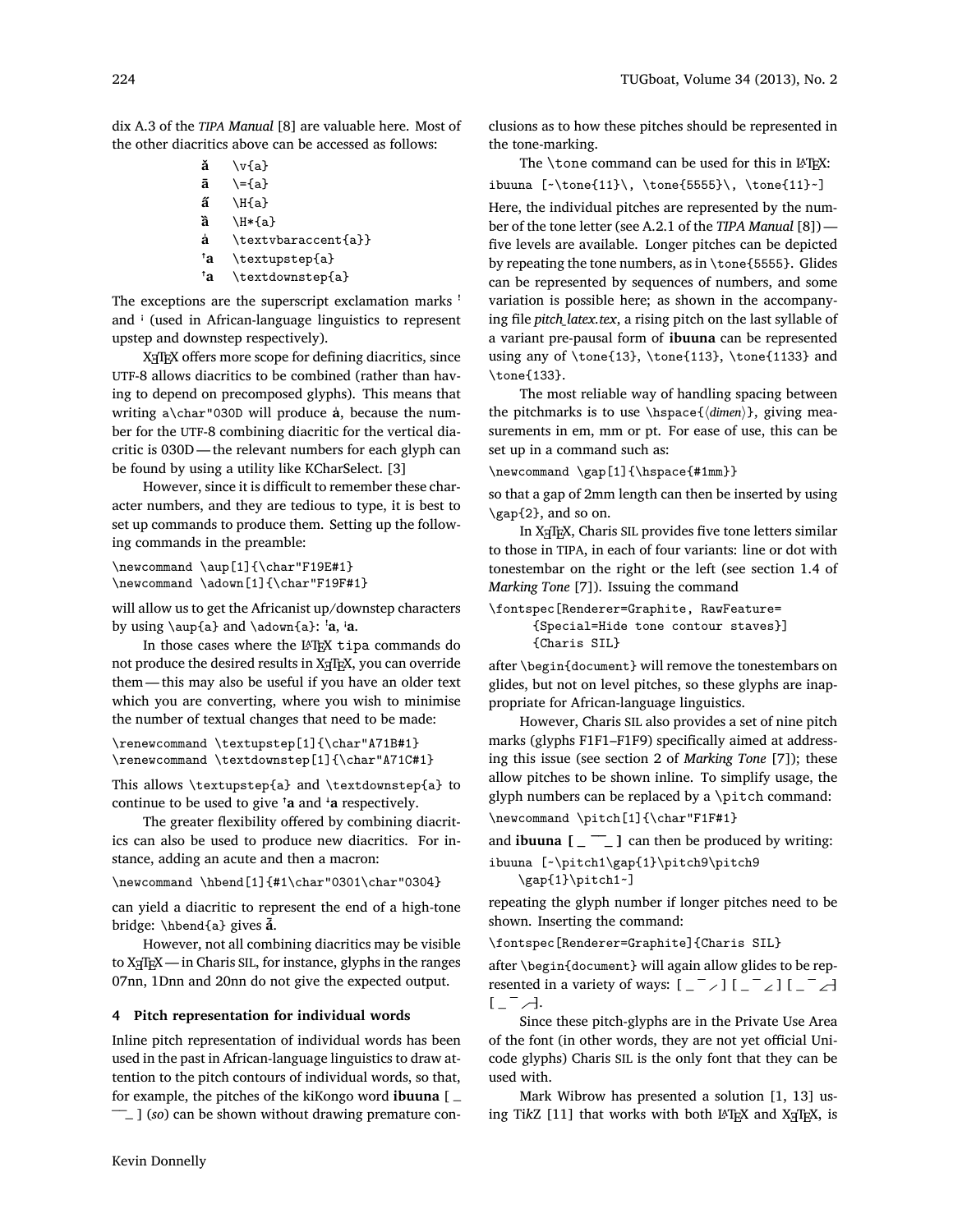font-independent, and allows a greater variety of pitchmarks. Using this, marking such as **ibuuna**  $\begin{bmatrix} 1 & -1 \end{bmatrix}$  can be produced by writing:

```
[\text{tikz}[baseline = {(0, 0.25ex)}]\contour[contour only, contour scale=2ex/6,
    contour marks={1.55.1}]
                   {ibuuna};]
```
The positioning and size of the inline marking is handled by the baseline and contour scale directives. The marking itself is input using numbers 1–5 to represent the levels, locating them above each letter that requires a pitchmark; letters not requiring pitchmarks must be designated by a full stop (.) — that is, the number of items in the pitchmark line must be the same as the number of letters, spaces, etc. in the text line. (To do this easily, your editor should be switched temporarily to a monospace font if it is not already using one.)

A variety of glides can be represented:  $[- -]$  $\left[ \begin{array}{cc} - & \\ - \end{array} \right] \left[ \begin{array}{cc} - & \\ - \end{array} \right] \left[ \begin{array}{cc} - & \\ - \end{array} \right] \left[ \begin{array}{cc} - & \\ - \end{array} \right]$ , along with the sort of shape which would be difficult to represent with either of the earlier options, e.g.  $[\Box] [\Box]$ 

Since only the pitchmarks are shown, they can be lengthened by duplicating letters in the text. For instance, to get an extra-long mark for the first syllable, use:

contour marks={1111.55.,}] {iiiibuuna};]

giving  $[\_\_$  –  $]$  – see also the end of section 7.

# **5 Representing pitchlevels over word-sequences**

Depicting pitchlevels over word-sequences rather than individual words is usually best done using a tiered format. The same general principles as for inline marking apply.

For LATEX, the tipa pitchmarks look best when used in conjunction with expex, as shown in the accompanying file *pitch\_latex.tex*, where the pitchmark line takes the place of a gloss. Note that sequences of more than one word in the text line need to be enclosed in braces, and items in the text line which do not need pitchmarks aligned to them should be marked by empty braces in the gloss (pitchmark) line.

The main drawback to this approach is that trialand-error is required to place the pitchmarks, experimenting with different \gaps until the marks are aligned with the relevant syllable. The pitchmark line is also hard to edit, since it is unclear to which part of the text line it refers.

For X<sub>7</sub>T<sub>F</sub>X, the Charis SIL pitchmarks can be used in conjunction with expex — as with tipa, this requires the same trial-and-error to space the pitchmarks (in the following examples, a raised dot (·) denotes a short pause):

(1) **ibuuna · basiidi kilumbu**

  $\frac{1}{2}$  = -- / *so · they set aside a day …*

An approach that avoids this uses pstricks code by John Frampton, which sets up six pitchmarks (glides can also be specified). The marks are then applied simply by prefacing each vowel with the relevant level, so that writing:

\1ib\5u\5un\1a · b\1as\5i\5id\4i k\3il\2umb\pitchup u

will give:

(2) **ibuuna · basiidi kilumbu** *so · they set aside a day*

Mark Wibrow's Ti*k*Z solution [13][1] works on both LATEX and XTIEX. The correspondence between letters and pitchmarks makes it easy to place and edit the marks while keeping the text easy to read:

contour marks={0.55.0....0.55.4..3.2..?}] {ibuuna · basiidi kilumbu};

The pitchmarks can be placed above or below the text, depending on the values used for contour raise:

#### .**ibuuna · basiidi kilumbu**

| (3) |                                 |  |  |
|-----|---------------------------------|--|--|
|     | so $\cdot$ they set aside a day |  |  |
|     |                                 |  |  |
|     |                                 |  |  |
| (4) | ibuuna · basiidi kilumbu        |  |  |
|     |                                 |  |  |

*so · they set aside a day …*

Note that the TikZ solution will not work in LATEX if the text contains characters such as raised dots  $(\cdot)$ , so this is another argument for using X<sub>HIE</sub>X. Note also that expex places its example number at the baseline of the TikZ graphic— there is currently no means of adjusting the vertical placement of the example number.

### **6 Representing pitch contours over phrases**

In tone languages, the pitch domain is the syllable, and sections 3–5 have shown various means of representing pitch on the syllable. For pitch-accent and intonation languages, the pitch domain is the word, phrase, or sentence, and this section sets out a method for depicting pitch contours over these longer stretches.

Mark Wibrow's Ti*k*Z code [1, 12] allows contours to be represented in a variety of ways in both LATEX and X<sub>H</sub>T<sub>E</sub>X. In the following examples, an English interrogative sentence ("*Where are you going?"*) will be used, on which two pitch contours will be represented. The first of these (a) is the neutral or default contour, in answer to "*I'm going out now*"— this has high pitch on *where* and *go*. The second contour (b) is a focussed one, in answer to "*I'm going out now, but not to the shops*", and has high pitch on *are*.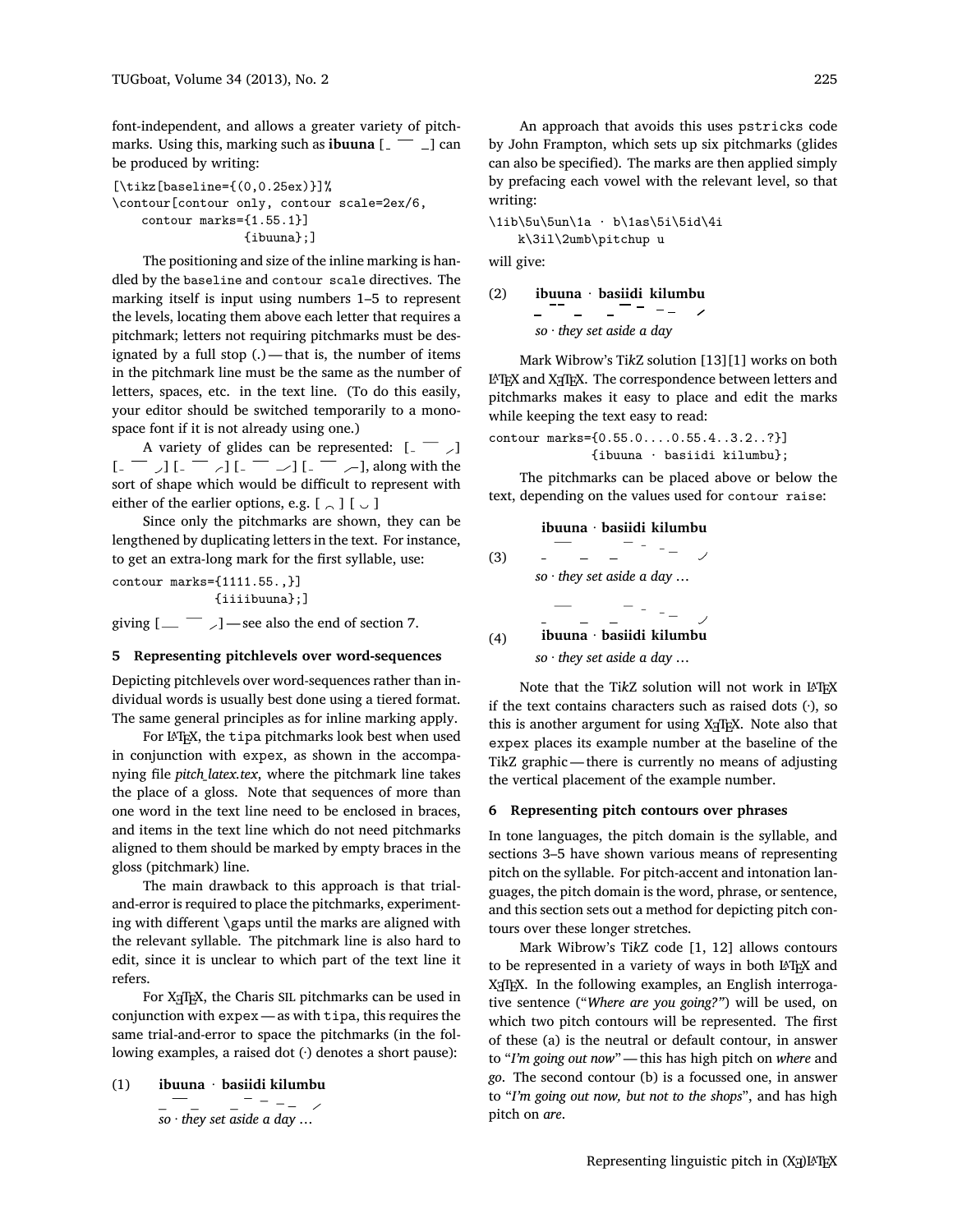One option is to place the words themselves on different levels, using the tokens follow contour directive.

 $(5)$  a. **Where are you go ing?** b. Where **are you go ing?**

An inline notation is used, where a defined character (by default, the pipe character |, but this can be changed to other characters, e.g. an asterisk) is used to specify the anchor points for the contour, and the height of the contour is specified by a following digit from 0–10 in square brackets:

\contour[tokens follow contour]

{|[10]\_Where\_ |[3]are you |[6]\_go\_|[0]ing?};

The stress/high-pitch composite in example (5) has been marked by underlining (generated by a preceding and following underscore). It is also possible to place the words in boxes (box tokens), and expand the spaces between them (space token width), as in this example:



A more familiar option is to show the text on a line as usual, with a contour line above it. Example (7) shows this, and also different styles for the contour line (contour /.style)— *thick* and *gray* in (a), and *ultra thick* and *red* in (b):



**b.** Where <u>are</u> you going?

A contour can be displayed by itself, without showing the text line, by using contour only:

(8) a.

In some cases it may be useful to compare two contours directly. This can be done by drawing both contours, but setting one of them to contour only, as in example (9). In this case, the focussed contour is compared to the neutral contour, with the latter styled so that it is drawn with a dashed line. This example also shows how the gap between the text line and the contour can be specified by using contour raise — the gap here is twice that in the previous examples.



# (9) .**Where are you going?**

The contour can also be annotated by drawing additional \paths such as the following, part of example (10):

```
\path [draw=red, ->] ([yshift=0.25cm]
   mycontour-1) -- ([yshift=0.25cm]
   mycontour-3) node [midway, sloped, above]
   {\small rising};
```
contour mark prefix is used to give the contour a name (here *mycontour*), and then a red arrow (grayscaled for the printed version) is drawn between the relevant anchor points of *mycontour*, counted sequentially (in this case, between anchor points 1 and 3). The yshift directive specifies how far above the contour the arrow should be, and the node clause specifies the location and size of the annotation "*rising*". The contour is also styled to appear as a dotted line.



(10) b. .**Where are you going?**

# **7 Replicating early typesetting of tone**

Nowadays the conventions of describing tone and intonation are well-established, but at the beginning of the study of the role of pitch in languages even concepts such as "absolute pitch" and "relative pitch" were not wellunderstood. One of the earliest researchers in this field, Karl Laman, a Swedish missionary to the Kongo, produced the first dictionary of an African language to be tonemarked throughout [5]. His 1922 book, *The Musical Accent or Intonation in the Kongo Language* [4], was one of the first modern attempts to systematise and describe pitch linguistically.

When referring to early research, it may be useful to quote it in its original format, and this may include diacritics and pitchmarks that are no longer widely used, or were even invented solely for that particular piece of research. L<sup>AT</sup>EX and X<sub>H</sub>TEX offer possible ways to replicate this type of material.

Laman's 1922 marking system for the six main pitchlevels he posits for kiKongo (there are a few others) are set out in Table 1. His marking is emulated here by using